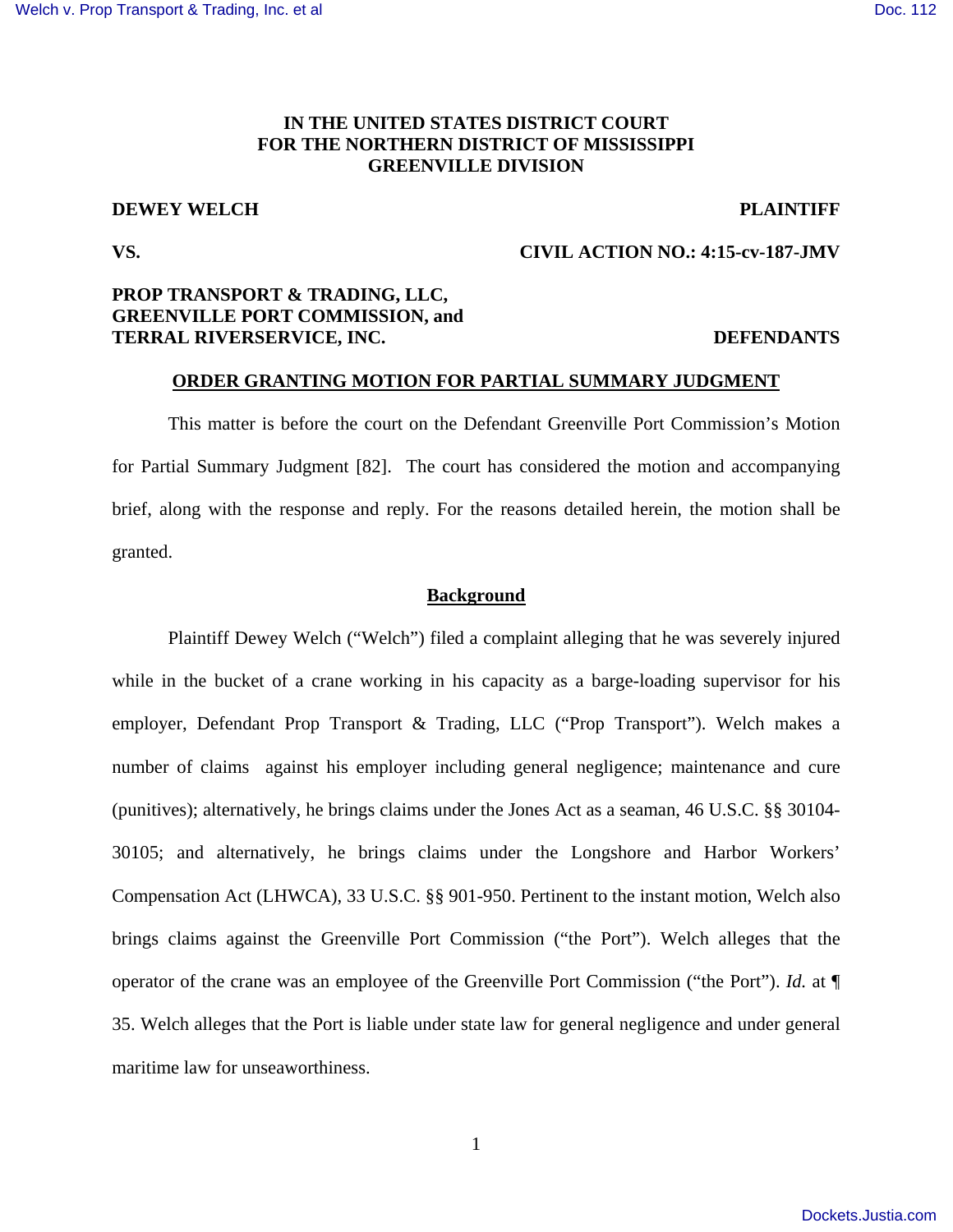Defendant the Port filed a Motion for Partial Summary Judgment [82] on December 16, 2016. In its Motion for Partial Summary Judgment [82], the Port argues that the court can determine as a matter of law that Welch cannot state an unseaworthiness claim against it because it is not the owner or operator of the vessel upon which Welch was allegedly injured. The Port further argues that it is entitled to the protections afforded to governmental entities by the Mississippi Tort Claims Act ("MTCA") as to Welch's state law claims for general negligence. Accordingly, the Port requests that this court enter an order granting its motion for partial summary judgment.

#### **Standard of Review**

Summary judgment "should be rendered if the pleadings, the discovery and disclosure materials on file, and any affidavits show that there is no genuine dispute as to any material fact and that the movant is entitled to judgment as a matter of law." Fed. R. Civ. P. 56(a); *Celotex Corp. v. Catrett,* 477 U.S. 317, 322-23 (1986); *Weaver v. CCA Indus., Inc.,* 529 F.3d 335, 339 (5th Cir. 2008). In deciding whether a fact issue has been created, courts must view the evidence in the light most favorable to the non-moving party. *See Haverda v. Hays Cnty., 723 F.3d 586, 591* (5th Cir. 2013).

The rule "mandates the entry of summary judgment, after adequate time for discovery and upon motion, against a party who fails to make a sufficient showing to establish the existence of an element essential to that party's case, and on which that party will bear the burden of proof at trial." *Celotex Corp.,* 477 U.S. at 322. "'The mere existence of a scintilla of evidence in support of the plaintiffs position will be insufficient' to preclude summary judgment; instead, 'there must be evidence on which the jury could reasonably find for the plaintiff.'" *Huggins*, 858 F. Supp. 2d at 698 (citing *Anderson v. Liberty Lobby, Inc.,* 477 U.S. 242, 252 (1986)).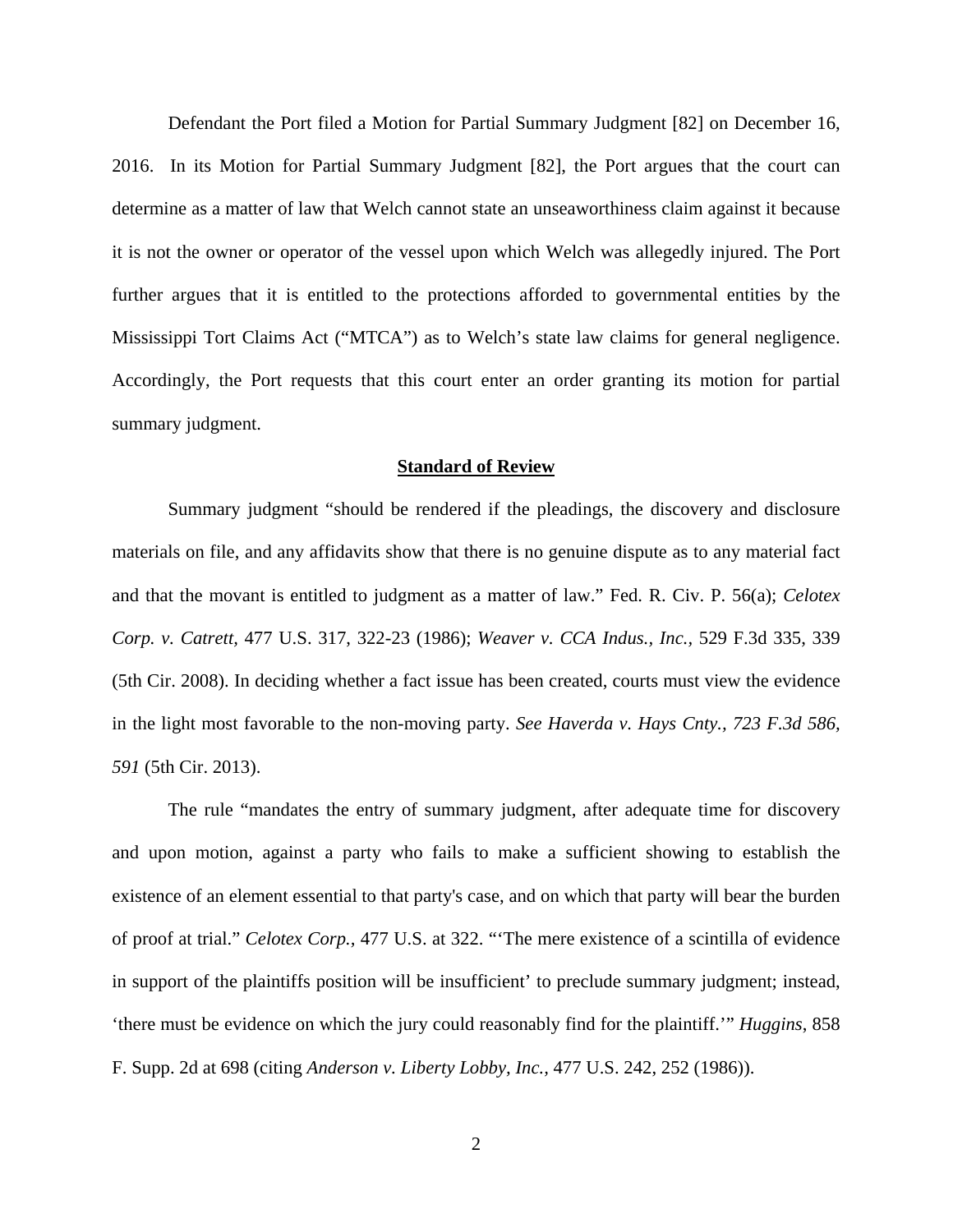Conclusory allegations, speculation, unsubstantiated assertions, and legalistic arguments are not an adequate substitute for specific facts showing a genuine issue for trial. *TIG Ins. Co. v. Sedgwick James of Wash.,* 276 F.3d 754, 759 (5th Cir. 2002); *SEC v. Recile,* 10 F.3d 1093, 1097 (5th Cir. 1993); *Little v. Liquid Air Corp.,* 37 F.3d 1069, 1075 (5th Cir. 1994) (en banc). "It is well settled in the Fifth Circuit that 'the nonmoving party's burden is not affected by the type of case; summary judgment is appropriate in any case where critical evidence is so weak or tenuous on an essential fact that it could not support a judgment in favor of the nonmovant.'" *Huggins*, 858 F. Supp. 2d at 698 (quoting *Little*, 37 F.3d at 1075).

#### **Analysis**

## **A. The Port is entitled to summary judgment on Welch's claim of unseaworthiness.**

 There is no ground for imposing liability under general maritime law for unseaworthiness as against the Port because the Port did not own or operate the vessel in question. "Independent from a claim under the Jones Act, a seaman has a claim for injuries caused by the unseaworthiness of a vessel under general maritime law. The duty of a vessel owner to provide a seaworthy vessel is an absolute non-delegable duty; the duty imposes liability without fault." *Fluker v. Manson Gulf, LLC*, 193 F. Supp. 3d 668, 675 (E.D. La. 2016); *see Mitchell v. Trawler Racer, Inc.*, 362 U.S. 539, 548-49 (1960).

 The Fifth Circuit has found that "a vessel's condition of unseaworthiness might arise from any number of circumstances. Her gear might be defective, her appurtenances in disrepair, her crew unfit. The number of men assigned to perform a shipboard task might be insufficient. The method of loading her cargo, or the manner of its stowage might be improper." *Fluker*, 193 F. Supp. 3d at 675 (*citing Usner v. Luckenbach Overseas Corp.*, 91 S.Ct. 514, 517–18 (1971) (internal citations omitted)); *see also Webb v. Dresser Indus.*, 536 F.2d 603, 606 (5th Cir. 1976),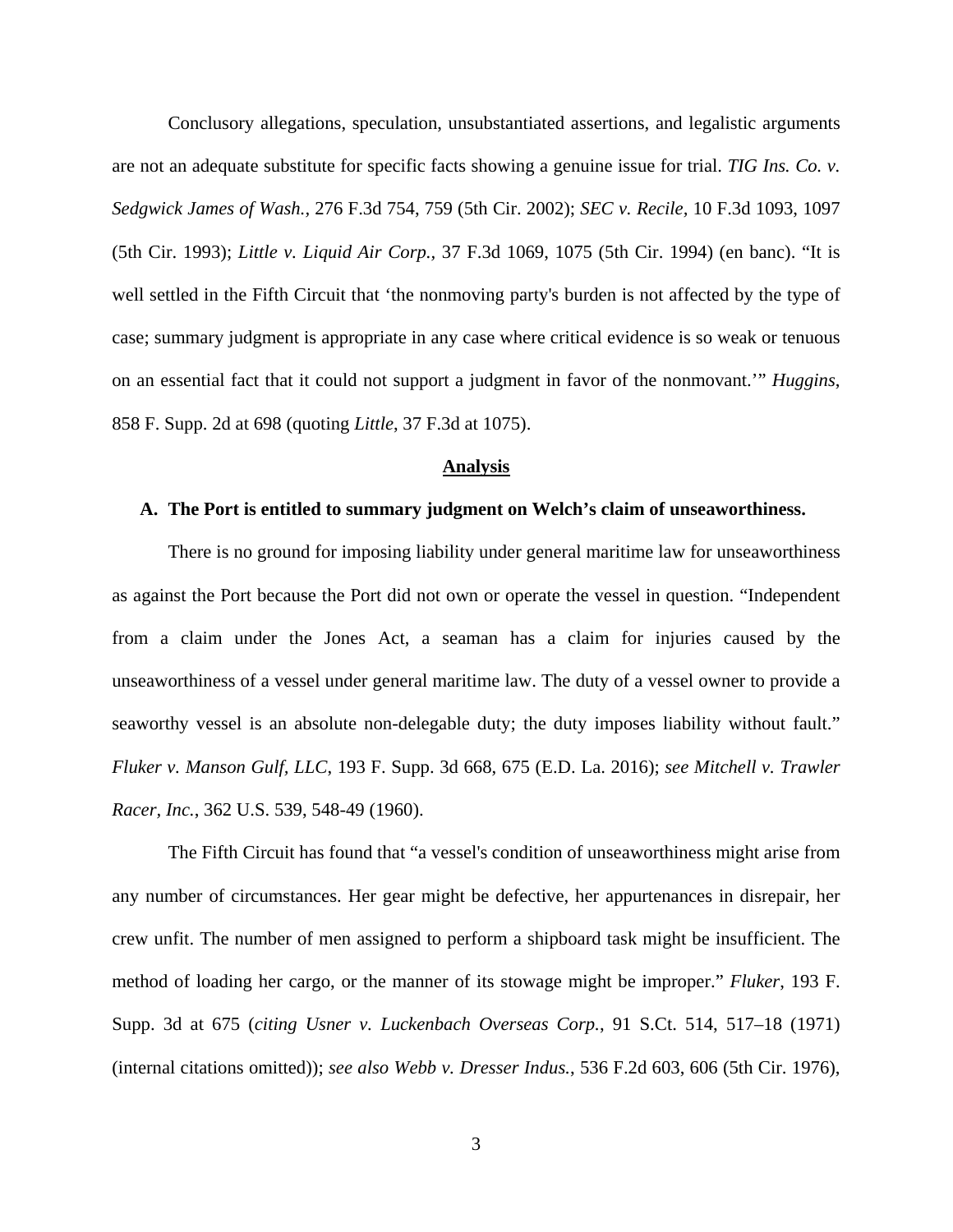*cert. denied* 429 U.S. 1121 (1977). "A vessel is unseaworthy when an unsafe method of work is used to perform vessel services." *Rogers v. Eagle Offshore Drilling Serv.*, 764 F.2d 300, 303 (5th Cir. 1985); *Burns v. Anchor–Wate Co.*, 469 F.2d 730 (5th Cir.1972).

 However, to be held liable for breach of the duty of seaworthiness, the defendant "must be in the relationship of an owner or operator of a vessel." *Baker v. Raymond Int'l, Inc.*, 656 F.2d 173, 181 (5th Cir. 1981); *Daniels v. Florida Power & Light Co.*, 317 F.2d 41, 43 (5th Cir.), *cert. denied*, 375 U.S. 832 (1963). "It is well-settled . . . that the doctrine of 'seaworthiness' is not applicable to a dock owner who does not occupy the position of owner or operator of the vessel." *Florida Fuels, Inc. v. Citgo Petroleum Corp.*, 6 F.3d 330, 332 (5th Cir. 1993); *Daniels,* 317 F.2d at 44; *Baker,* 656 F.2d at 181.

In *Daniels*, the Fifth Circuit held that:

The idea of seaworthiness and the doctrine of implied warranty of seaworthiness arises out of the vessel, and the critical consideration in applying the doctrine is that the person sought to be held legally liable must be in the relationship of an owner or operator of a vessel. The usual relationship for recovery has been referred to as three-cornered: master, i.e., owner or operator, vessel and shipworker. *Dimas v. Lehigh Valley Railroad Company*, 234 F.2d 151. The sole connection of the dock owner here with the ship on which the injured seamen were employed was in the tacit allowance of the use of the ladder by the seamen. The dock owner did not occupy the position of owner or operator of the vessel. The refusal of the District Court to apply the doctrine was proper.

*Daniels*, 317 F.2d at 43-44.

 Welch does not argue that the Port is a vessel owner or operator. He also cites no case law to the effect that the Port may be held liable because the crane that was used on the date of the accident may be considered an appurtenance. While the crane may potentially be considered an appurtenance,<sup>1</sup> the unseaworthiness claim as against the Port must fail. "That (a vessel) owner is liable to indemnify a seaman for an injury caused by the unseaworthiness of the vessel or its

 $\overline{a}$ <sup>1</sup> "The means of access between a dock and a vessel is considered an 'appurtenance' of the vessel." *Romero Reyes v. Marine Enterprises, Inc.,* 494 F.2d 866 (1st Cir. 1974).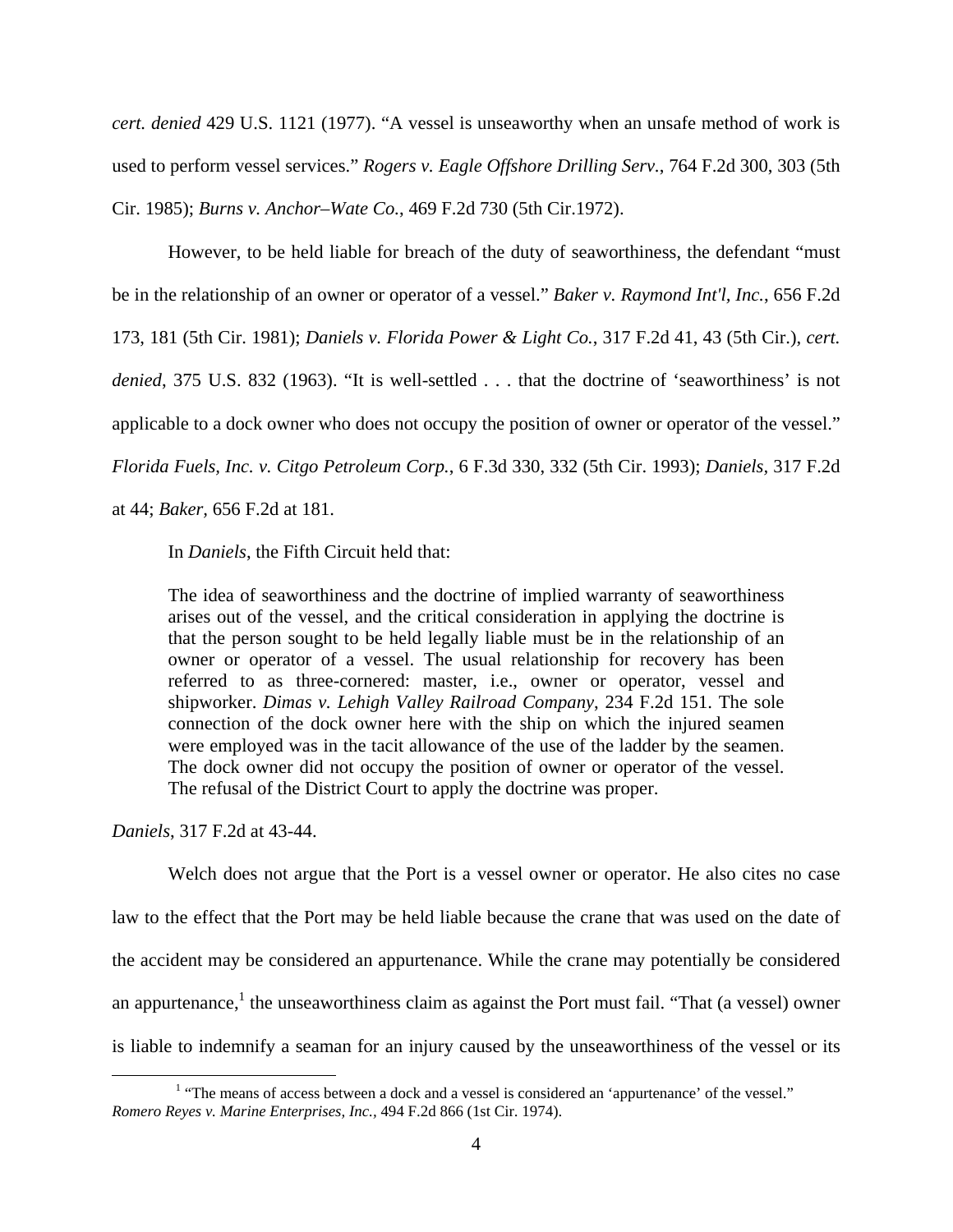appurtenant appliances and equipment has been settled law in this country ever since *The Osceola*, 189 U.S. 158, 23 S.Ct. 483, 47 L.Ed. 760; *Mahnich v. Southern S. S. Co.*, 321 U.S. 96, 99, 64 S.Ct. 455, 88 L.Ed. 561, 564, and authorities cited." *Drachenberg v. Canal Barge Co.,* 571 F.2d 912, 918 (5th Cir. 1978).

 The Fifth Circuit in *Drachenberg* noted that "certain types of temporary attachment to the vessel by equipment not part of the ship's usual gear or stored on board or controlled by the ship's crew can satisfy the requirements for [equipment to be appurtenant to the vessel]." *Drachenberg v. Canal Barge Co., Inc.,* 571 F.2d 912, 920 (5th Cir. 1978). The court also observed that it is "highly significant" when an accident occurs on-board the vessel as opposed to dockside. *Id.* at 921. Where an injury occurs on-board the vessel, a court should look only to whether there is a "minimal attachment" between the equipment and the ship. *Id.* Drilling tools, ROVs, and stevedore's runners have been held to be appurtenances to a vessel. *See Clay v. ENSCO Offshore Co.*, 146 F. Supp. 3d 808 (E.D. La. 2015) ("A drilling tool that became ejected from its position on semisubmersible drilling vessel, and struck and injured worker who was attempting to rotate the tool, was an appurtenance to the vessel, to which employer's duty as vessel owner to provide seaworthy vessel extended."); *Halle v. Galliano Marine Serv., LLC*, 2016 WL 1558829, at \*1 (E.D. La. Apr. 18, 2016) ("ROVs have been found to be appurtenances. ROVs are unoccupied mechanical devices tethered to a vessel and controlled by the ROV crew aboard the vessel."); *Rogers v. United States Lines*, 347 U.S. 984 (1954), *rev'g*. 205 F.2d 57 (C.A. 3, 1954) (The Supreme Court held that the stevedore's land fall runner, "adopted by the vessel and incorporated with the ship's cargo handling equipment, became an appurtenance of the vessel.").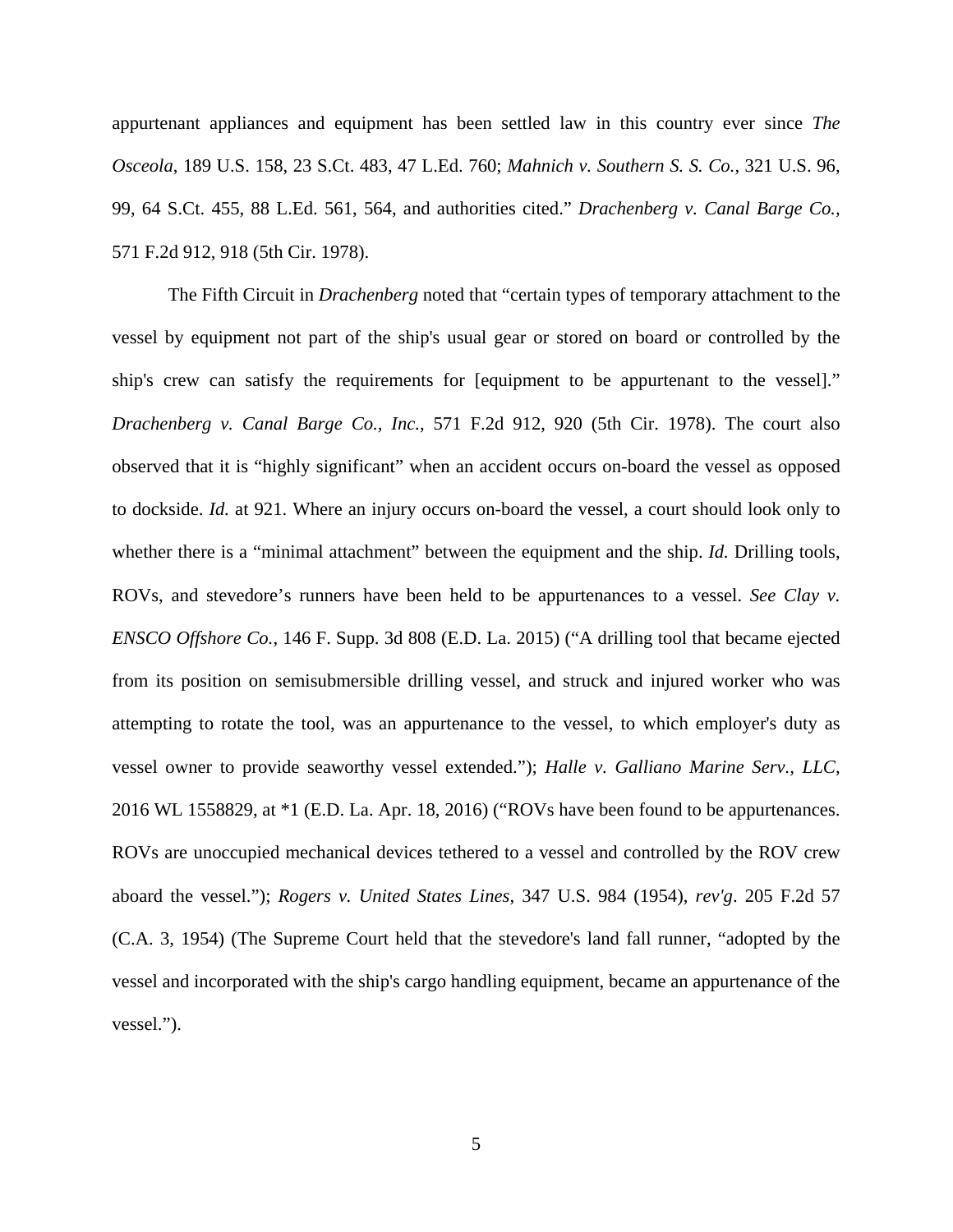However, it is well-settled that the liability for unseaworthiness remains with the vessel owner or operator because the key inquiry as to whether an item is an appurtenance is whether it has been "adopted by the vessel and incorporated with the ship." *Clay*, 146 F. Supp. 3d at 813. The record discloses no genuine dispute of material facts regarding the lack of the Port's ownership of the subject barge. Thus, summary judgment must be granted on this issue in favor of the Port. Having now dispensed of the general maritime claim, the court turns to whether Welch's state law negligence claims are governed by the MTCA.

## **B. The MTCA governs Welch's remaining claims against the Port.**

 The MTCA (Miss. Code Ann. § 11-1-46 *et seq.*) "provides the exclusive civil remedy against a governmental entity or its employee for acts or omissions which give rise to a claim or suit." *Kmart Corp. v. Kroger Co.*, 963 F. Supp. 2d 605, 610 (N.D. Miss. 2013); *see* Miss. Code Ann. § 11-46-7(1). "The MTCA waives sovereign immunity for tort claims for money damages against governmental entities and their employees." *Id*.; *see also, Dancy v. E. Miss. State Hosp.,* 944 So.2d 10, 15 (Miss. 2006).

 According to the "Definitions" provided under the MTCA, "governmental entity" means "the state and political subdivisions." Miss. Code Ann. § 11-46-1(g). Welch alleges in his amended complaint, and the Port agrees, that "The Port Commission is a political subdivision of the State of Mississippi." Am. Compl. [2] at ¶ 6. Welch also served a Notice of Claim upon the Port in compliance with Miss. Code Ann. § 11-46-11. Notice of Claim [2] at 17.

 However, in his response in opposition to the motion for partial summary judgment [92], Welch argues that:

The doctrine of sovereign immunity, as applied to the states, is designed to protect the state treasuries of the individual states. Cognizant of the burden placed upon those who have been injured through tortious actions committed by states employees, many states have voluntarily consented to be sued so long as certain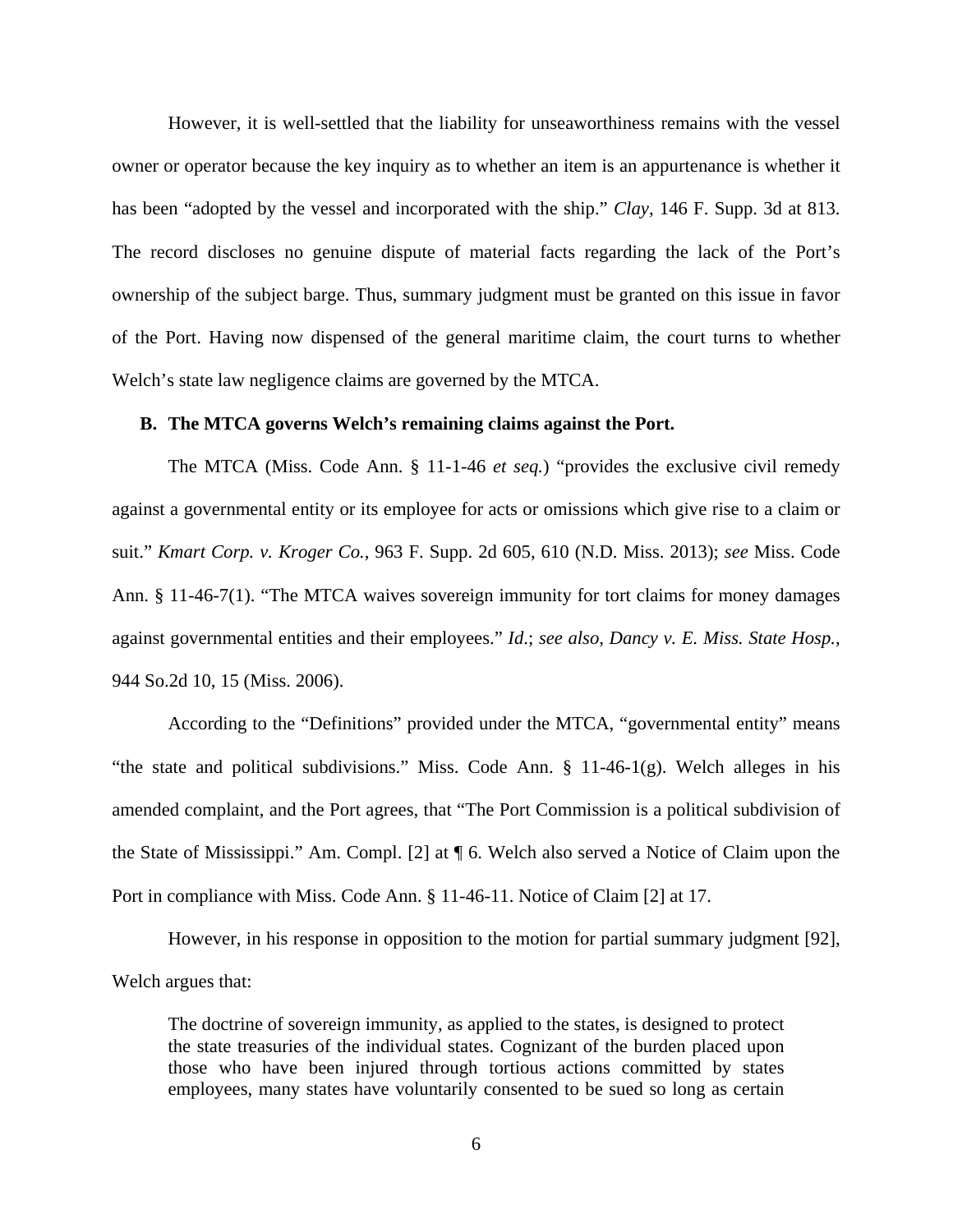procedural requirements are met and certain limitations upon recoveries are not exceeded. This consent is accomplished through various tort claims acts. Mississippi is one such state. The Mississippi Tort Claims Act is codified at Miss. Code Ann. § 11-1-46 et seq. *However, if the underlying political subdivision of the state is not entitled to [Eleventh Amendment] sovereign immunity protection in the first place, then the tort claims act and it restrictions and limitations have no application.* 

Plaintiff's Response in Opposition [92] at 5 (emphasis added). Counsel cites no authority for this premise, but goes on to build the entirety of his argument on it. First, he cites a plethora of cases for the well-known principle that only state agencies or their arms (and not mere political subdivisions with more local concerns) are entitled to Eleventh Amendment immunity. Second, he alleges that because the Port, a mere political subdivision, is not entitled to Eleventh Amendment protection, the MTCA has no application to state law claims asserted against it. This logic is clearly flawed as can be demonstrated a number of ways.

 For example, the MTCA expressly *excludes* from its coverage claims subject to Eleventh Amendment immunity. *See* Miss. Code Ann. § 11-46-5(4) ("Nothing contained in this chapter shall be construed to waive the immunity of the state from suit in federal courts guaranteed by the Eleventh Amendment to the Constitution of the United States."). Obviously, to suggest that a lengthy legislative act (MTCA) was enacted to remediate what counsel refers to as the burdensome effects of the Eleventh Amendment, when the MTCA itself expressly excludes from its coverage claims subject to the Eleventh Amendment, is illogical.

 Indeed, inasmuch as the MTCA is the only vehicle pursuant to which a political subdivision of the state may be pursued<sup>2</sup>, it is curious that Welch persists in arguing he may not proceed against what he acknowledges is a political subdivision of the state (the Port) pursuant thereto. For these, as well as the reasons and authorities cited by the Port, the court finds Welch's argument that his state law claims against the Port are not to be governed by the MTCA to be

<u>.</u>

<sup>&</sup>lt;sup>2</sup> See Miss. Code Ann. § 11-46-7 Exclusiveness of Remedy.